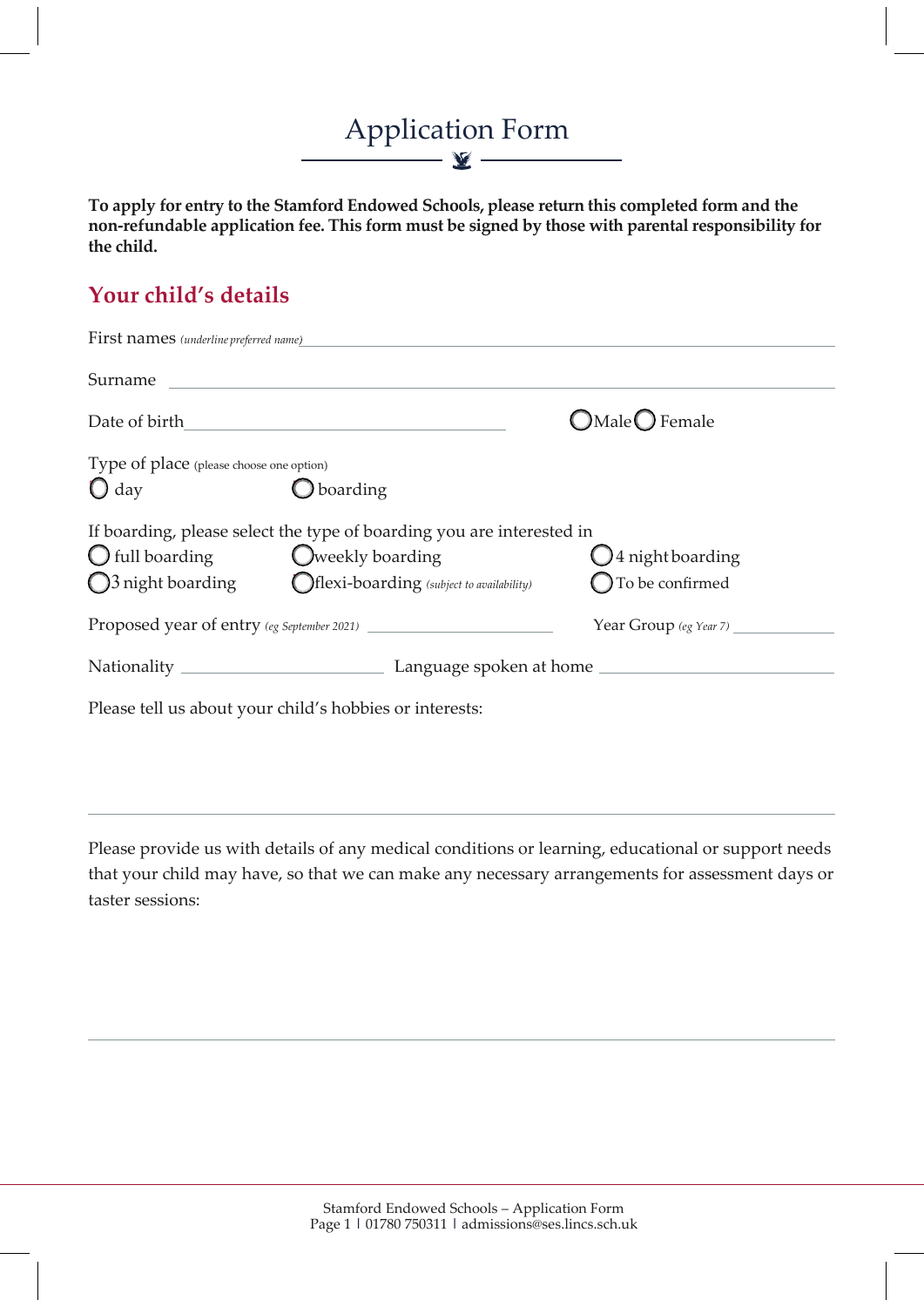## **Details of parent(s) or legal guardian(s)**

#### **Parent / legal guardian (1)**

| Title (eg Mr, Mrs, Ms)                                                                                                                | Full name                             |
|---------------------------------------------------------------------------------------------------------------------------------------|---------------------------------------|
|                                                                                                                                       |                                       |
|                                                                                                                                       |                                       |
|                                                                                                                                       |                                       |
|                                                                                                                                       | This is the child's main/only address |
| Parent / legal guardian (2)                                                                                                           |                                       |
| Title (eg Mr, Mrs, Ms)                                                                                                                | Full name                             |
| Day time telephone                                                                                                                    | Mobile                                |
| Email address<br><u> 1989 - Andrea Santa Andrea Andrea Andrea Andrea Andrea Andrea Andrea Andrea Andrea Andrea Andrea Andrea Andr</u> |                                       |
| Home address (if different)                                                                                                           |                                       |

#### **Other people with parental responsibility (3)**

Please provide the name(s) and current address(es) of any other person with parental responsibility.

| Title (eg Mr, Mrs, Ms)      | Full name |
|-----------------------------|-----------|
| Day time telephone          | Mobile    |
| Email address               |           |
| Home address (if different) |           |

To process your child's application, we will communicate with the parents/legal guardians who live at the child's main address. We will communicate by post, email and telephone. Please tell us if you would like us to change the way we communicate with you:

Please tell us if there is anything else it would be helpful for us to know in processing your application: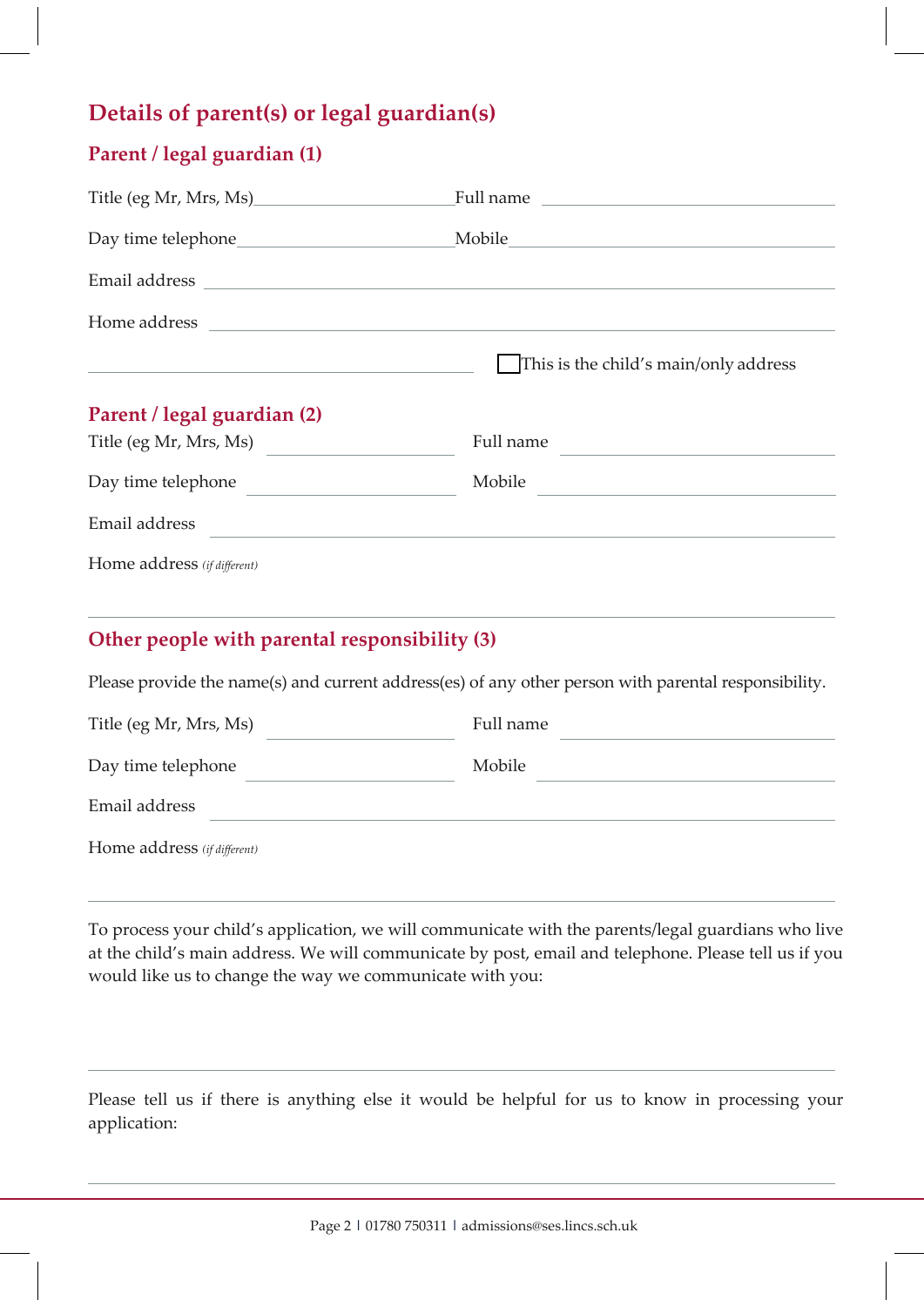### **Your child's current school**

Headteacher

Name and address of school

Dates of attendance

### **Connections with the Stamford Endowed Schools**

Please tell us about any members of the family either attending the school; registered for entry; or who have any other connection with the Schools – for example, as Old Stamfordians.

# **Application fee**

An application fee of £100 is payable. This fee helps with the cost of processing your application and is not refundable.

A copy of the School's Admissions Policy and Terms and Conditions will be supplied on request.

| <b>Registration fee payment</b> |                                                                                                                           |                                                          |                          |  |
|---------------------------------|---------------------------------------------------------------------------------------------------------------------------|----------------------------------------------------------|--------------------------|--|
|                                 |                                                                                                                           | I/we enclose the non-refundable registration fee of £100 |                          |  |
|                                 | I/we have paid the registration fee by BACS to the bank details below.<br>*Please use your child's name as the reference* |                                                          |                          |  |
|                                 | <b>Bank: Barclays Bank</b>                                                                                                | <b>Sort Code: 20-81-53</b>                               | <b>Account: 50830763</b> |  |